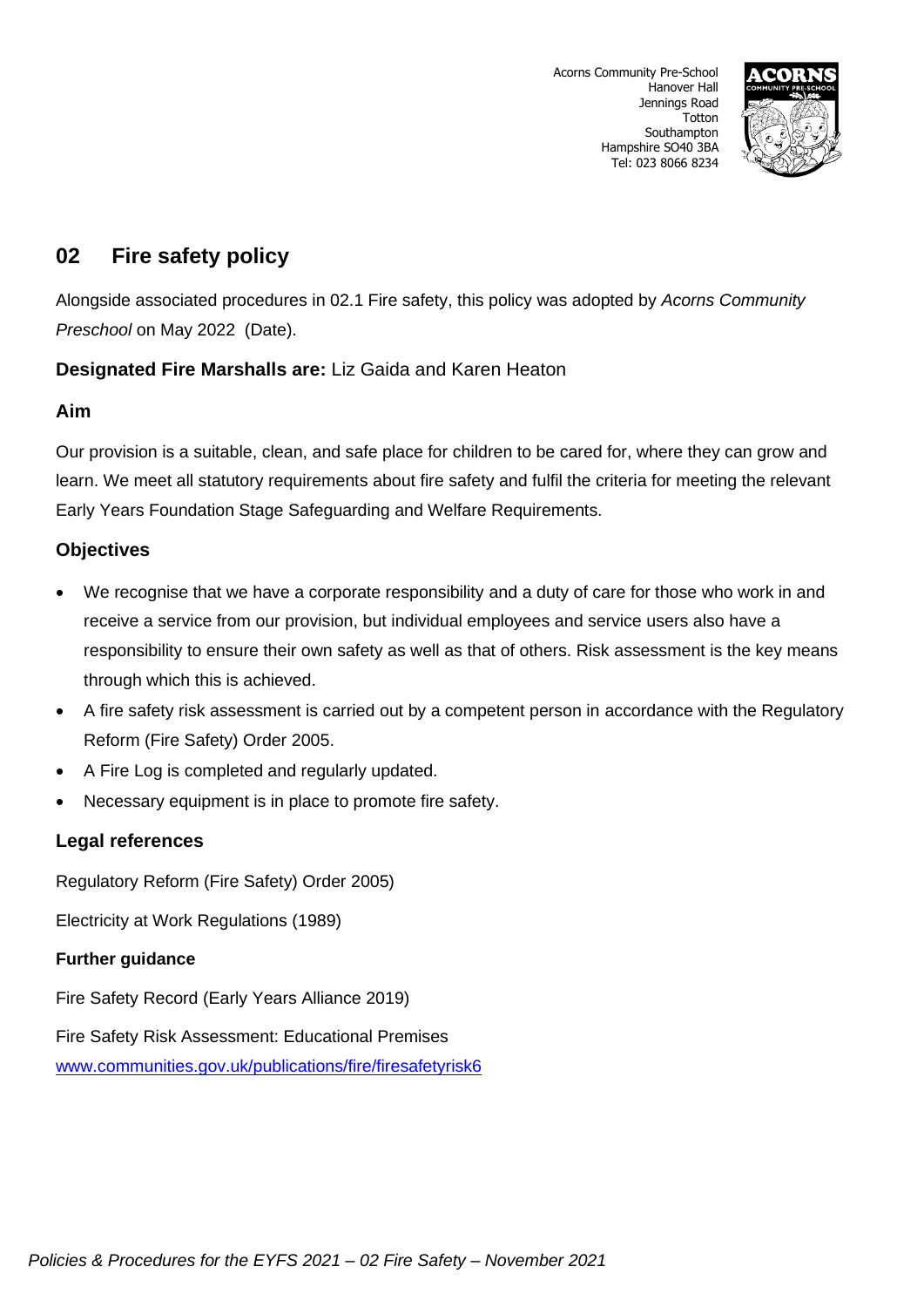

# 02 Fire safety procedures

# **02.01 Fire safety**

Acorns work with NFDC fire safety procedures specific to the building.

### **Fire safety risk assessment**

02.1a Fire safety risk assessment form is carried out in each area of the setting by a competent person using the five steps to fire safety risk assessment as follows:

- 1. Identify fire hazards
	- Sources of ignition.
	- Sources of fuel.
	- Sources of oxygen (including oxygen tanks for disabled children).
- 2. Identify people at risk
	- People in and around the premises.
	- People especially at risk including very young babies, less ambulant disabled children or those using specialised equipment, such as splints, standing frames.
- 3. Evaluate, remove, reduce and protect from the risk
	- Evaluate the risk of the fire occurring.
	- Evaluate the risk to people from a fire starting on the premises.
	- Remove and reduce the hazards that may cause a fire.
	- Remove and reduce the risks to people from a fire.
- 4. Record, plan, inform, instruct, train
	- Record significant findings and action taken.
	- Prepare an emergency plan.
	- Inform and instruct relevant people; inform and co-operate with others.
	- Provide training.
- 5. Review
	- Keep assessment under review and revise when necessary.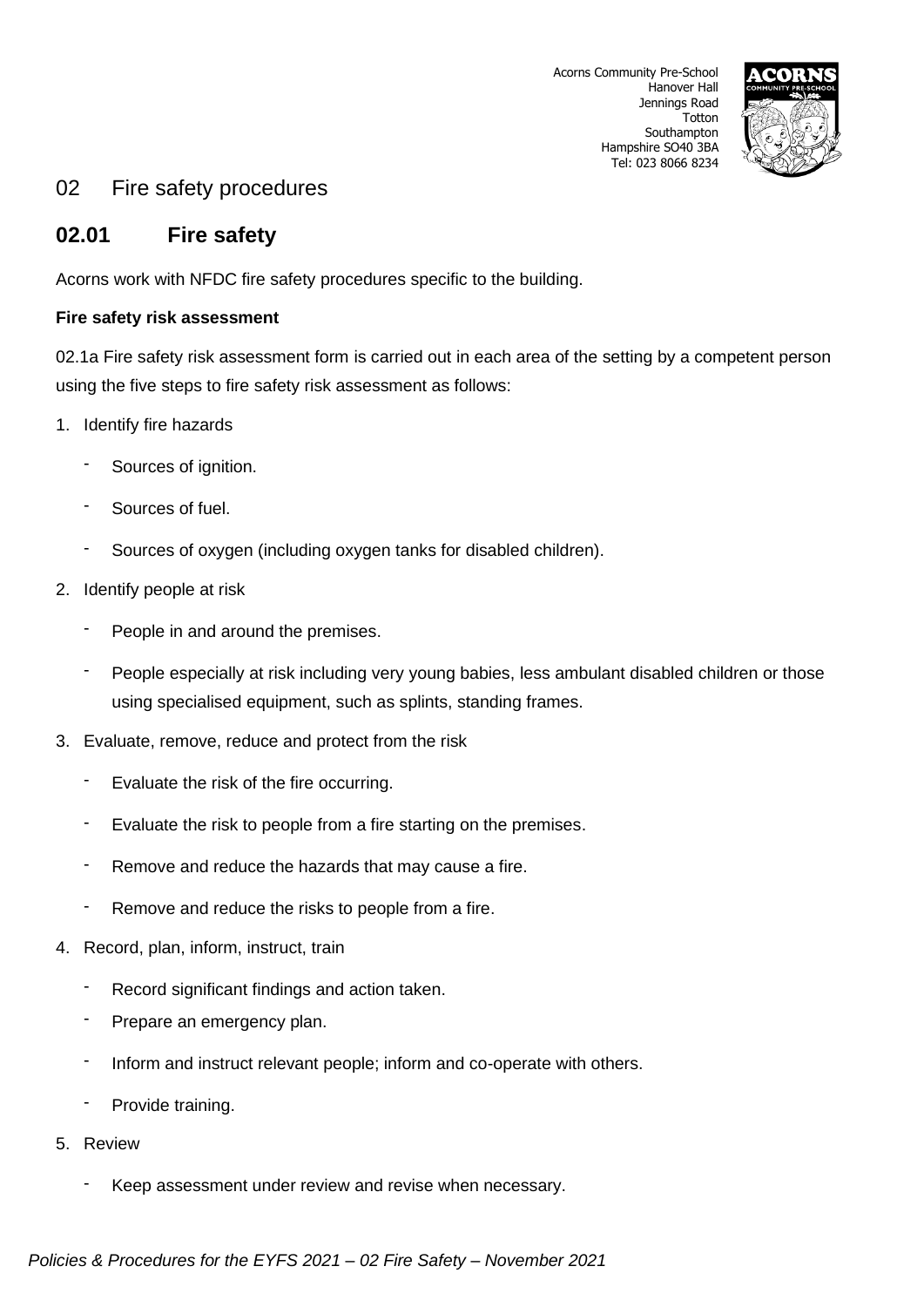The fire safety risk assessment focuses on the following for each area:

- Electrical plugs, wires, sockets.
- Electrical items.
- Gas boilers.
- Cookers.
- Matches.
- Flammable materials, including furniture, furnishings, paper etc.
- Flammable chemicals (which are also covered in COSHH).
- Means of escape.
- Any other, as identified.

#### **Fire safety precautions include:**

- All electrical equipment is checked by a qualified electrician annually.
- Any faulty electrical equipment is taken out of use and recorded as such or condemned (whichever is necessary).
- Sockets are covered. This is different to using plug sockets inserts, a socket cover, covers the whole socket, including the switch and is safe to use.
- Water and electrical items do not come into contact; staff do not touch electrical items with wet hands.
- All fire safety equipment is checked annually.
- Oxygen tanks.

#### **Fire Drills**

- Fire Drills (to include emergency evacuation procedures and lock down) are held at least termly.
- Drills are recorded, including:
	- date of drill
	- staff involved and numbers of children
	- how long it took to evacuate
	- any reason for a delay in achieving the target time and how this will be remedied

#### **Fire precautions**

- Fire exit signs are the green 'running man' signs and are in place and clearly visible.
- Fire exit by doors are those that show a light at night.